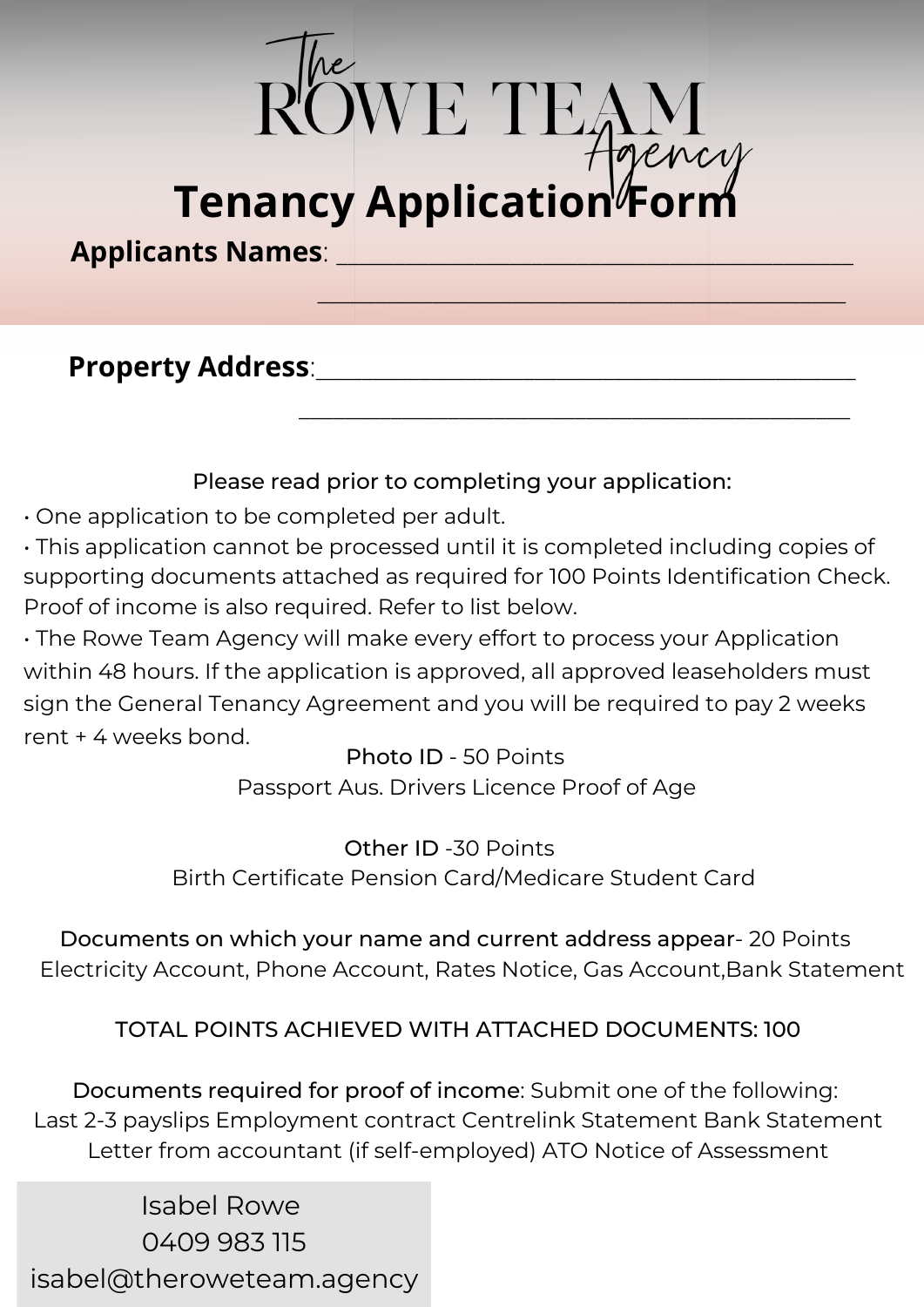# **Applicants Personal Details :**

| Date of Birth: $\sqrt{ }$ |  | Phone No:    |
|---------------------------|--|--------------|
| Email:                    |  |              |
| Current Address:          |  |              |
| Drivers Licence No:       |  | Expiry Date: |
| Passport No:              |  | Expiry Date: |
|                           |  |              |
| <b>Rental Property:</b>   |  |              |
| <b>Preference 1:</b>      |  |              |

| Period of Occupancy: _ |  |  |
|------------------------|--|--|
| <b>Preference 2:</b>   |  |  |
| Period of Occupancy: _ |  |  |

# **Current Living Arrangements: Must have landlord/Agents details**

| Address:               |                      |  |
|------------------------|----------------------|--|
| Agent/Landlord:        |                      |  |
| Phone:                 | Email:               |  |
| Rent/Board Per Week \$ | Period of Occupancy: |  |

# **Previous Living Arrangements: Must have landlord/Agents details**

| Address: Andreas Address Andrew Management and American American American American American American American |                       |                                                                                   |  |
|---------------------------------------------------------------------------------------------------------------|-----------------------|-----------------------------------------------------------------------------------|--|
| Agent/Landlord:______________                                                                                 |                       |                                                                                   |  |
|                                                                                                               |                       |                                                                                   |  |
|                                                                                                               |                       | Rent/Board Per Week \$_____________ Period of Occupancy:_________________________ |  |
| <b>Employment:</b>                                                                                            |                       |                                                                                   |  |
| Full Time<br>Casual                                                                                           | Part Time<br>Contract | <b>Current Employer:</b>                                                          |  |
|                                                                                                               |                       |                                                                                   |  |
|                                                                                                               |                       |                                                                                   |  |
| NET (Take Home) Pay Each Week: _________                                                                      |                       |                                                                                   |  |

# **VERIFICATION OF INCOME SOURCE MUST BE PROVIDED**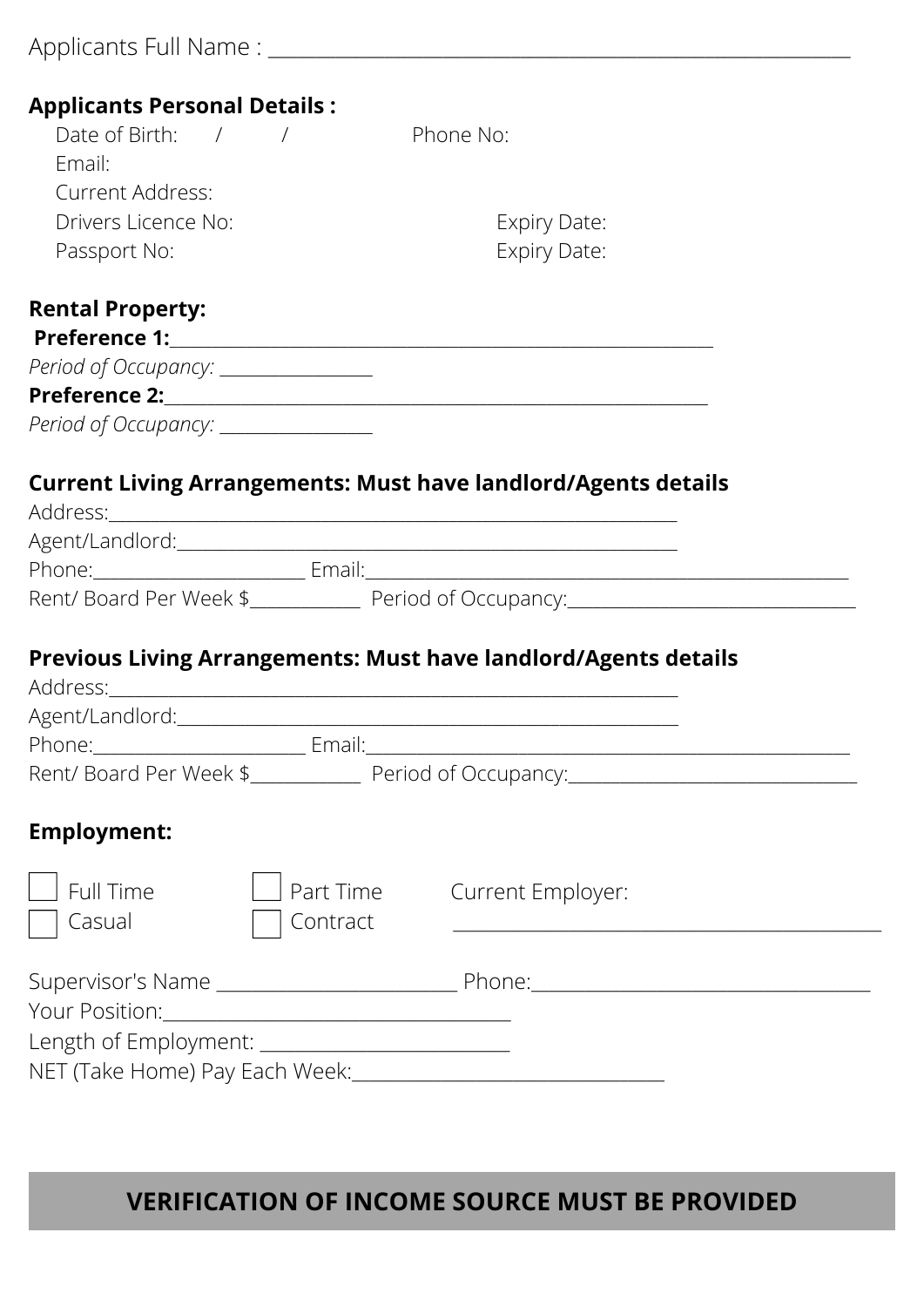# **If a Student or not Currently Employed:**

- If studying - a student card must be supplied - if receiving Centrelink - a Centrelink "income statement must be supplied.

| Student ID# :_____________________ Institution:_________________________________                                             |       |                                                                                                      |  |
|------------------------------------------------------------------------------------------------------------------------------|-------|------------------------------------------------------------------------------------------------------|--|
|                                                                                                                              |       |                                                                                                      |  |
| Currently Not Employed                                                                                                       |       |                                                                                                      |  |
| Please indicate documents supplied with this application to confirm your income source.                                      |       |                                                                                                      |  |
| Parent/Guardian Letter                                                                                                       |       | Centerlink Documents   Austudy Documents                                                             |  |
| <b>Bank Statements</b>                                                                                                       | Other |                                                                                                      |  |
| If self Employed<br>- Must include accountants' details                                                                      |       |                                                                                                      |  |
|                                                                                                                              |       |                                                                                                      |  |
|                                                                                                                              |       |                                                                                                      |  |
|                                                                                                                              |       | ABN: _________________________________ Industry/ Nature of Business: _______________________________ |  |
|                                                                                                                              |       |                                                                                                      |  |
|                                                                                                                              |       | Total Annual Income (as declared to Austrian Taxation Office): \$                                    |  |
|                                                                                                                              |       |                                                                                                      |  |
|                                                                                                                              |       |                                                                                                      |  |
| <b>Vehicle Information</b><br>- Total Number to be Supplied including vehicles of other applicants applying with you.        |       |                                                                                                      |  |
| Total Number of Vehicles to be kept at the Premises: [19] [2012] [2013] Total Number of Vehicles to be kept at the Premises: |       |                                                                                                      |  |
|                                                                                                                              |       |                                                                                                      |  |
|                                                                                                                              |       |                                                                                                      |  |
|                                                                                                                              |       |                                                                                                      |  |
|                                                                                                                              |       |                                                                                                      |  |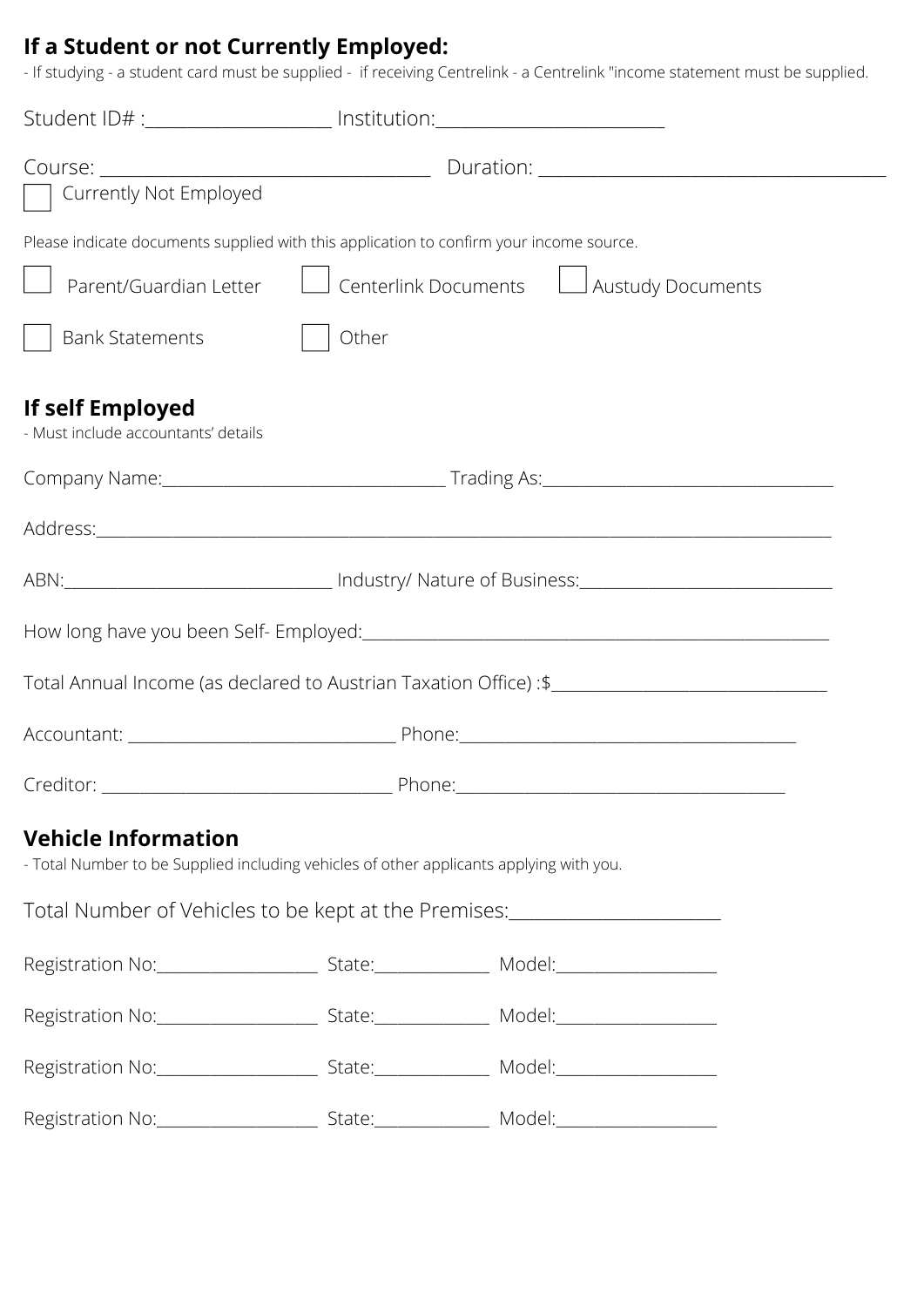## **Occupancy Details**

-Full names, Current addresses and ages of All People (including Dependents and yourself) Who will Reside at the Property

| Name | Address | Date of Birth |
|------|---------|---------------|
|      |         |               |
|      |         |               |
|      |         |               |
|      |         |               |
|      |         |               |
|      |         |               |

#### Pets:

(If Applicable) Must be registered with local Council- Proof must be provided before Tenancy.

Number of Pets: Number of Pets:

Yes

| Council Registration Number/s (if Cats/Dogs): |
|-----------------------------------------------|
|                                               |

**Smoker-** Please note smoking is Prohibited inside the property

**Special Conditions** 

No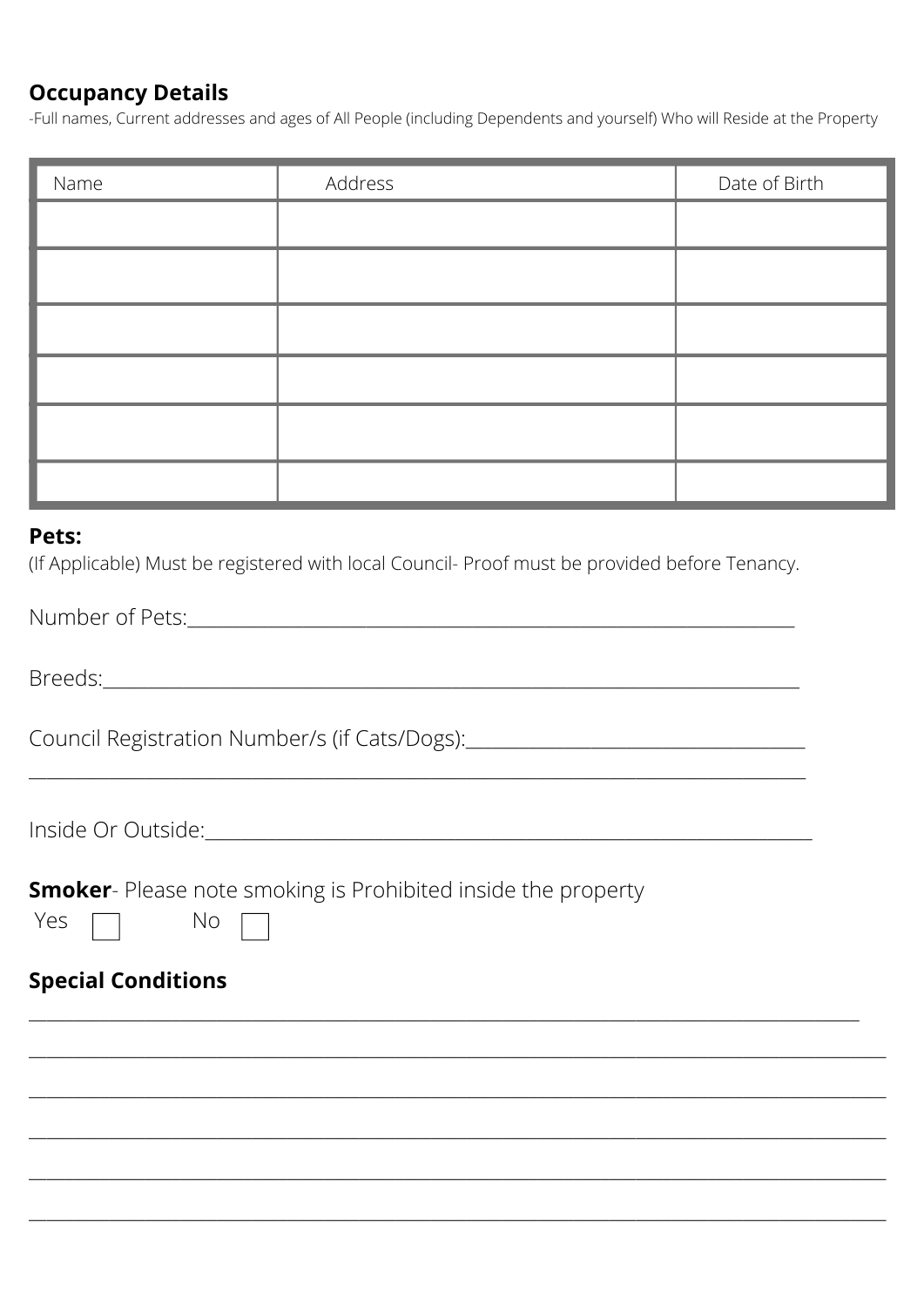## **References**:

Three Personal/ Business References (Not Relatives) must be supplied -Please ensure each has agreed for you to nominate them as a referee.

| Name | Relationship | Phone |
|------|--------------|-------|
|      |              |       |
|      |              |       |
|      |              |       |
|      |              |       |

# **Emergency Contacts for Applicant:**

Two Emergency Contact details must be supplied of closest relatives/ Friends who will not be residing with you